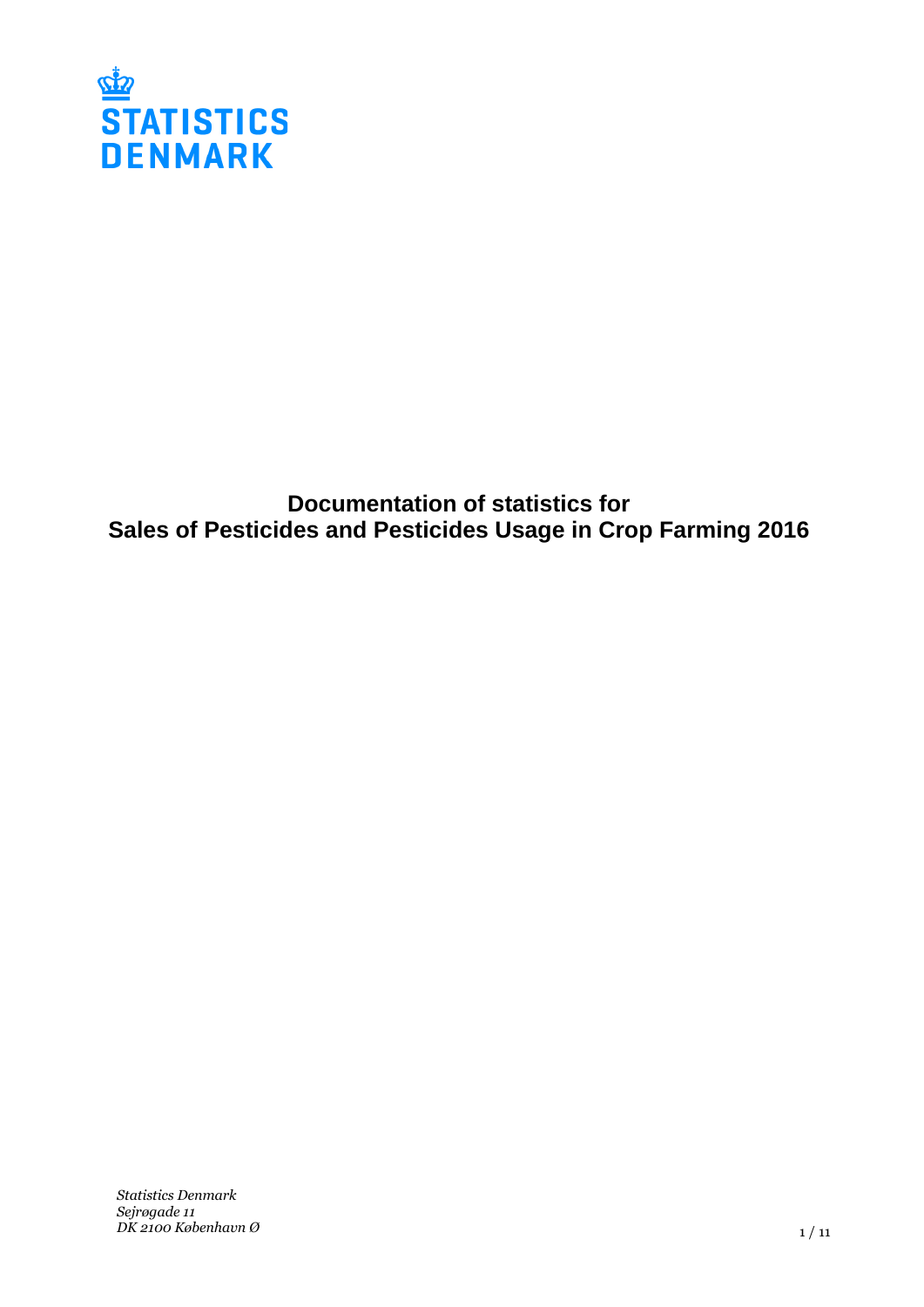

# **1 Introduction**

The purpose of this statistic is to illuminate the sale and use of pesticides in agricultural crops. The statistics are used inter alia to assess the environmental and health risks associated with the use of pesticides. The statistics are comparable from 1981 onwards.

# **2 Statistical presentation**

The statistics are an annual statement of pesticide sales and pesticide use in agricultural crops, by weight and frequency of treatment. Pesticide sales are divided into pesticide type and pesticide group.

# **2.1 Data description**

The statistic shows the development in sale and use of pesticides in crop farming. The statistic is compiled on the basis of primary data on all legal substances used in farming, both regarding quantities and active substances in these.

# **2.2 Classification system**

The table Sales of pesticides used in the agriculture and treatment frequency by group of pesticide and unit of measurement **PEST1**, contains pesticide groups:

Herbicides, fungicides, insecticides and growth regulators

The table Total pesticides sale by type of pesticide and unit of measurement [PEST2](http://www.statbank.dk/PEST2) contains pesticide types:

Herbicides, fungicides, ingredients against algae, insecticides, ingredients against slimy organism in pulp, ingredients against vermin on animals etc., growth regulators, combined fungi- and insecticides, soil desinficering ingredients, rodent ingredients, deterrent ingredients and ingredients for woodwork treatment

## **2.3 Sector coverage**

Agriculture.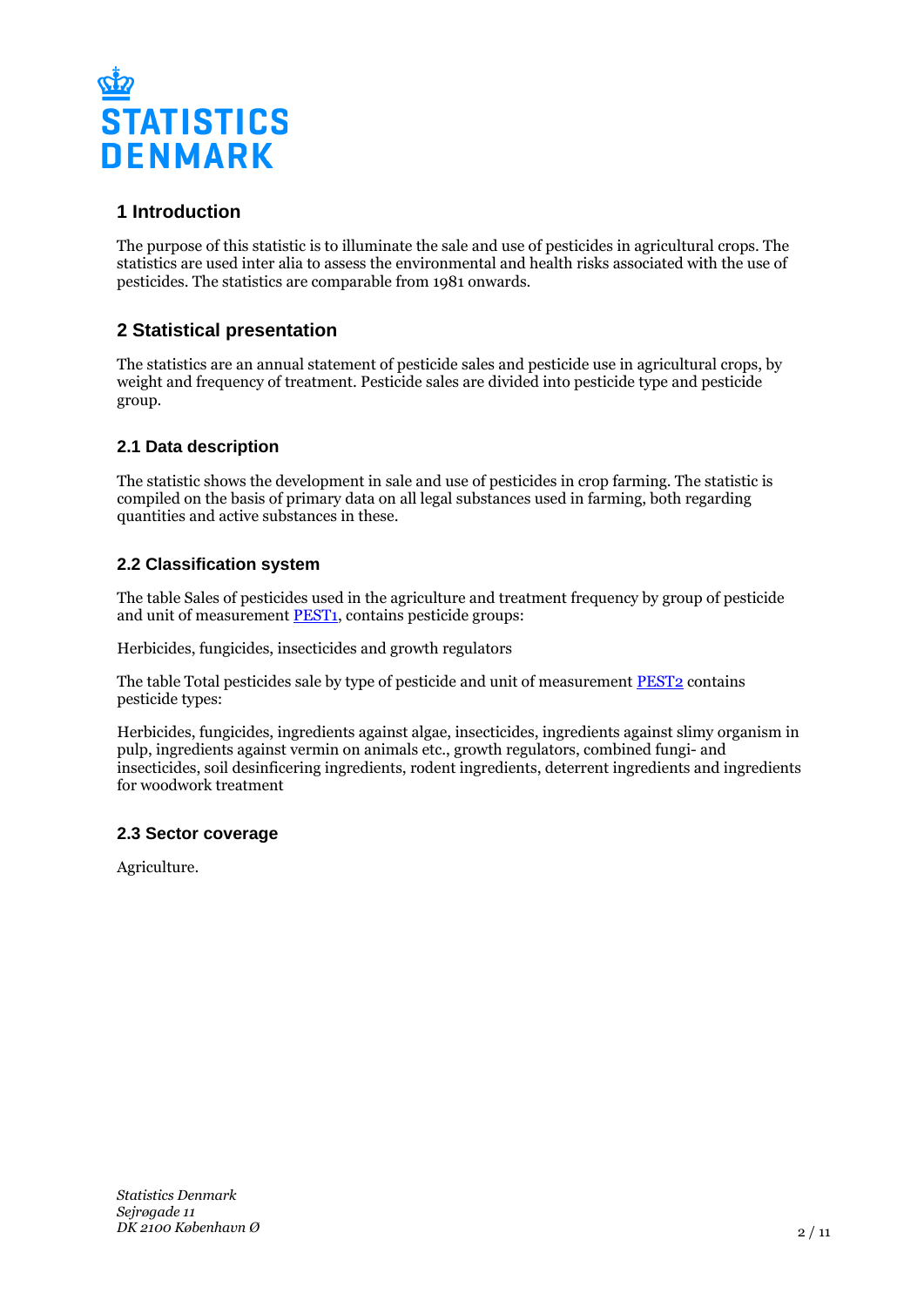

#### **2.4 Statistical concepts and definitions**

Sales of pesticides are estimated in tonnes of active substances, tonnes of pesticides and number of products. The domestic production excludes exports. The sold quantities can vary from the use because of changes in stocks. The changes in stocks can sometimes be considerable, e.g. in connection with notices of tax increases.

The use of pesticides in crop farming is estimated in tonnes of active substances and kilogrammes of active substances per hectare. Furthermore, the figures are calculated on kilogrammes of active substances per hectare per application. Finally, statistics of frequency of application per hectare by crop products, pesticide groups and types of farming are compiled.

Only the products that are used in the field crops for combating weeds, diseases and vermin and for regulating plant growth are included in the calculation of the use of pesticides in crop farming. The areas treated with pesticides in crop farming consist of arable land with cereal, dried pulses, root crops, seeds for industrial use, seeds for sowing, green maize, grass and clover field in rotation, green fodder and vegetables grown in the open. Arable lands for fruit and soft fruit, nursery areas, permanent grassland and greenhouse plant production are not included. Fallow land is not included. From 1997 onwards, the organic areas are not included. The area covered in the statistics includes 97 per cent of the arable land in rotation in 1999.

The pesticides used in crop farming account for 80 per cent of the sales of pesticides in 1999. The Danish Environmental Protection Agency and the Danish Crop Protection Association assess how many pesticides are used in crop farming.

The indicator of frequency of application is used as an indicator of the general environmental impact of pesticides. This indicator includes the volume of active ingredients sold, spraying frequency and the area of arable land in Denmark.

Variables included:

Pesticide Active Ingredient:

Pesticide use: total sales of a given pesticide in a given year for use in crop farming.

Total area of arable land in rotation in Denmark in crop farming (hectare).

Frequency of application (calculated number of applications per year based on annual statement from industry describing the total volume of products sold).

Recommended rate of application per hectare cultivated.

General knowledge of patterns of use.

Total volume of pesticide usage in crop farming.

Methods for combining variables:

Frequency of Application (FA) = (kg a.iij/rate)i x 1000 hectarej

Kg active substances per hectare per application=(totalj/hectarej)/FA

where: rate =recommended application rate per hectare cultivated (kg a.i./hectare) hectare = area of arable land in Denmark i =a certain pesticide active ingredient  $\mathbf{i} =$ a particular year (e.g., 1985) total=pesticide usage in crop farming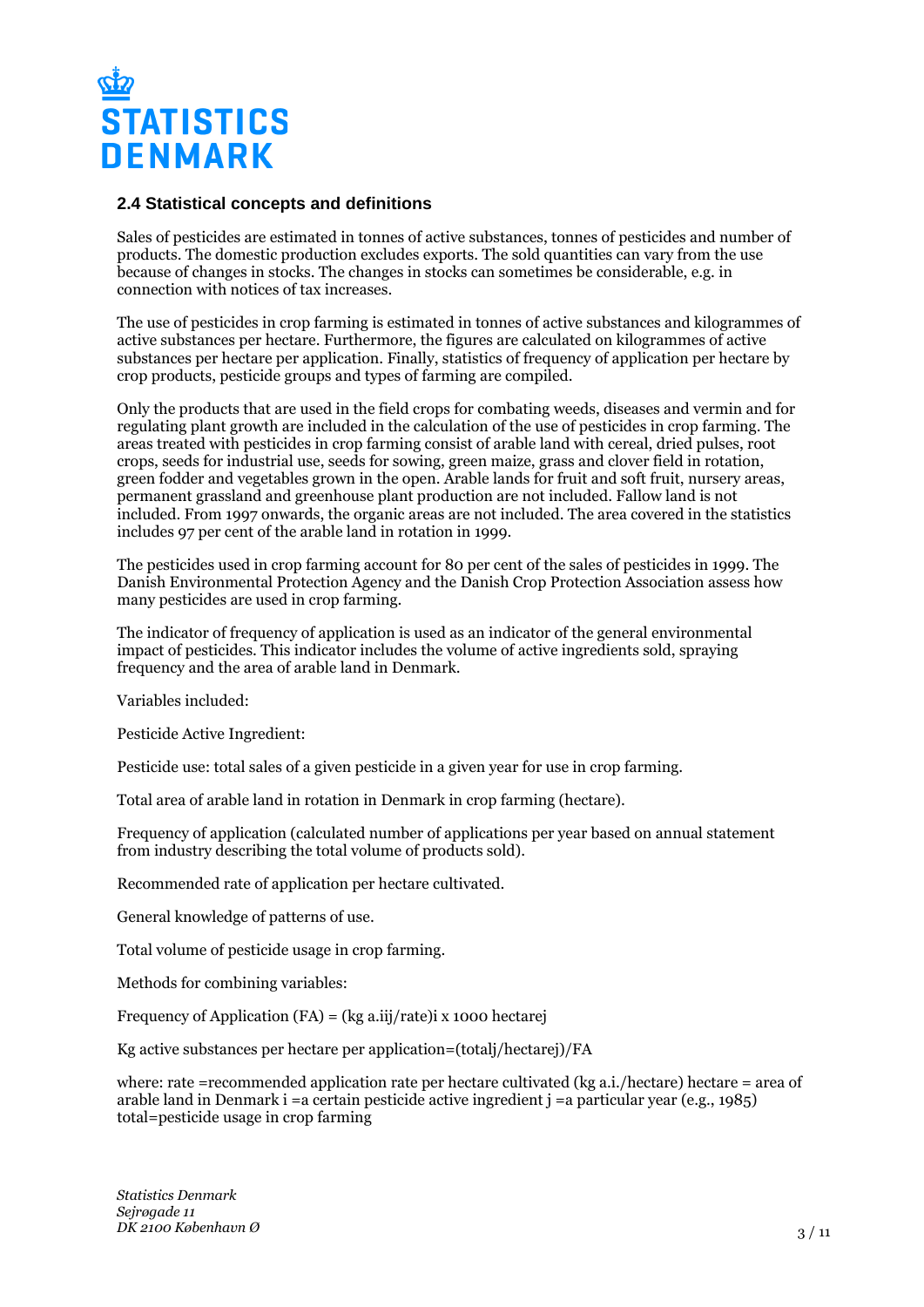

# **2.5 Statistical unit**

Records

# **2.6 Statistical population**

The sales statistics are compiled on the basis of primary data submitted by the Environmental Protection Agency, which collects information about the annual sales of pesticides from all the 116 producers and importers which have been approved by the Agency. The domestic production excludes exports. Subsequently, the data are summarised before being published.

The statistics on the use of pesticides in crop farming are compiled on the basis of data reported by producers and importers. Only products which are used in field crops for combating weeds, diseases and vermin and for regulating plant growth are included. They are estimated to account for 88 per cent of the total sales of pesticides for crop protection. The products intended for other outdoor purposes (e.g. fruit growing and market gardens) are as far as possible excluded.

The Environmental Protection Agency makes an assessment of the pesticides sold by crop type. Data on areas with the respective crops are extracted from the annual agricultural and horticultural census.

#### **2.7 Reference area**

Denmark.

#### **2.8 Time coverage**

1981-

## **2.9 Base period**

Not relevant for these statistics.

#### **2.10 Unit of measure**

The following measurements have been used for for the statbank tabel Pest1:

Active ingredients pr. hectare (kg), Active ingredients (tonnes), Active ingredients pr. hectare pr. treatment (kg)

The following measurements have been used for the statbank table Pest2:

Weight (tonnes), Active ingredients (tonnes)

## **2.11 Reference period**

Calenderyear.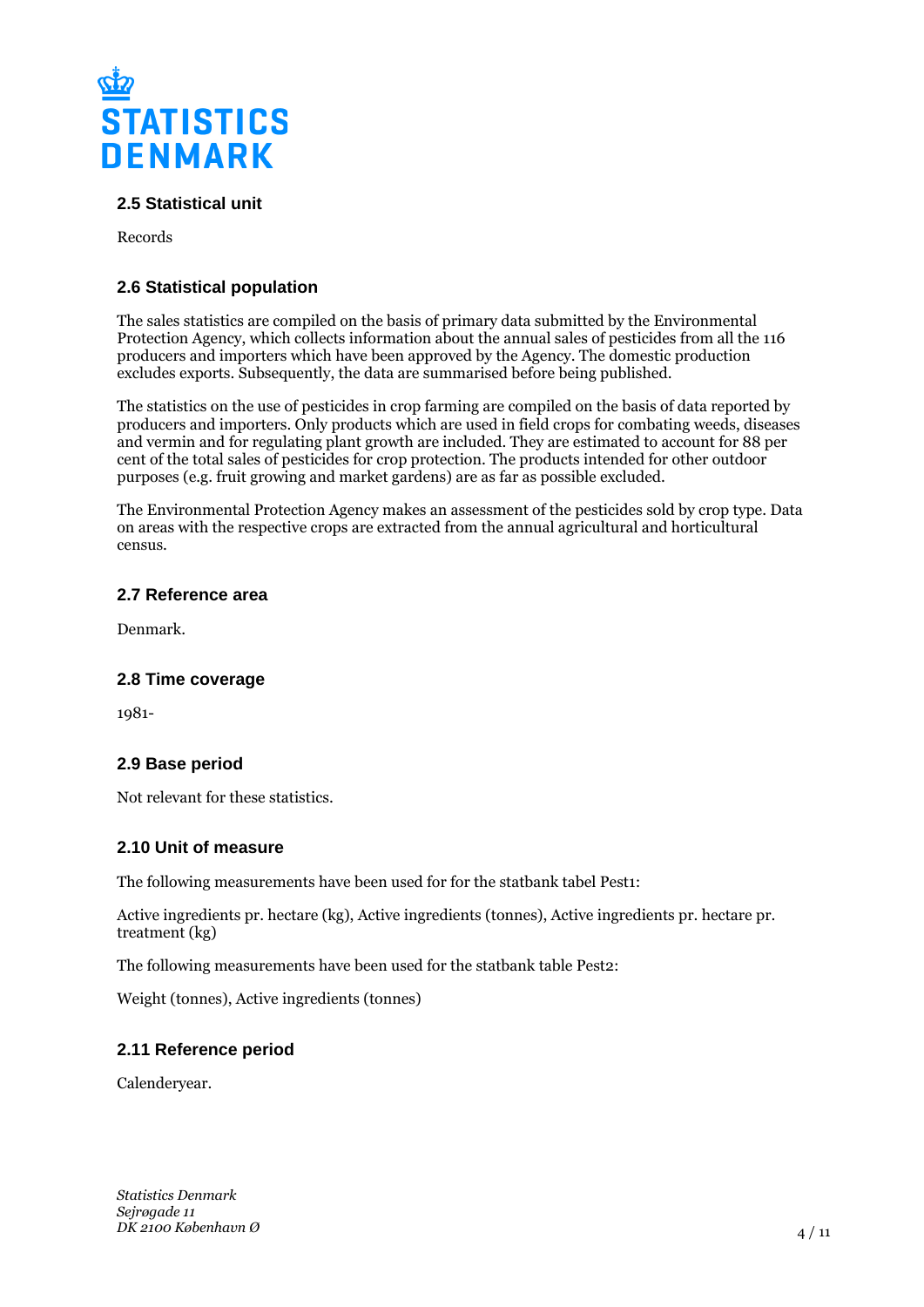

# **2.12 Frequency of dissemination**

The statistics are published annually.

# **2.13 Legal acts and other agreements**

The Act on Statistics Denmark (Lov om Danmarks Statistik), Section 6.

## **2.14 Cost and burden**

The statistics are based on administrative records. Therefore, there is no direct reporting burden in the compilation of these statistics.

## **2.15 Comment**

For further information please contact Statistics Denmark.

# **3 Statistical processing**

Data are collected by Environmental Protection Agency.

#### **3.1 Source data**

The sales statistics are compiled on the basis of primary data submitted by the Environmental Protection Agency, which collects information about the annual sales of pesticides from all the 116 producers and importers which have been approved by the Agency. The domestic production excludes exports. Subsequently, the data are summarised before being published. The statistics on the use of pesticides in crop farming are compiled on the basis of data reported by producers and importers. Only products which are used in field crops for combating weeds, diseases and vermin and for regulating plant growth are included. They are estimated to account for 88 per cent of the total sales of pesticides for crop protection. The products intended for other outdoor purposes (e.g. fruit growing and market gardens) are as far as possible excluded. The Environmental Protection Agency makes an assessment of the pesticides sold by crop type. Data on areas with the respective crops are extracted from the annual agricultural and horticultural census.

## **3.2 Frequency of data collection**

Yearly.

#### **3.3 Data collection**

The pesticide statistics can be found at home page of the Environmental Protection Agency.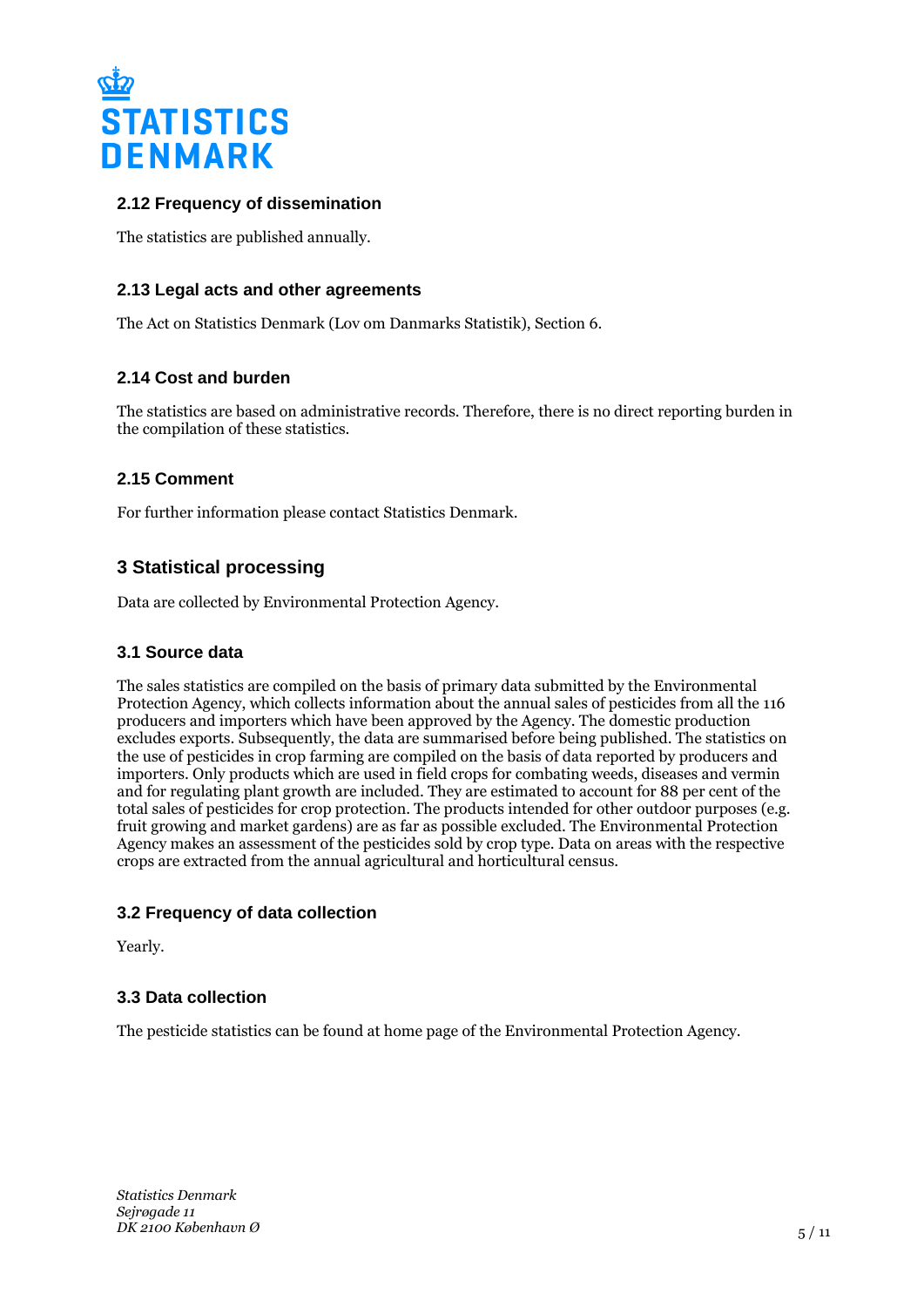

## **3.4 Data validation**

When the data is collected in the database by the Environmental Protection Agency, it is examined whether the product volumes tally with the volumes of active substances.

The sales figures for the active substances are compared with the figures for the previous year. Statistics Denmark sums up the data and checks that the total figures are correct.

In the event of misunderstandings, mistakes or surprising developments, the Environmental Protection Agency is contaced.

#### **3.5 Data compilation**

The figures are collected directly from statistics of the Environmental Agency and are not subject to any further treatment.

#### **3.6 Adjustment**

Not relevant for these statistics.

## **4 Relevance**

The statistics cover the need for information on which substances and amounts of pesticides that are being used. This information is used along with the documentation used in connection with approval of pesticides, as an essential prerequisite in order to assess some of the environmental and health risks associated with the use of pesticides.

## **4.1 User Needs**

Local authorities, counties, ministries, organisations, international organisations, the media, private companies, institutions of education and private individuals who take an interest in pesticide sales and the use of pesticides in crop farming.

## **4.2 User Satisfaction**

There is not made any survey on user satisfaction, but from the current contact with the users the impression is a high degree of satisfaction.

#### **4.3 Data completeness rate**

Records based information supplied to us by The Climate- and Energy Ministry.

# **5 Accuracy and reliability**

Errors may occur in connection with registration of data in The Ministry of Environment as a a huge amount of data information is involved.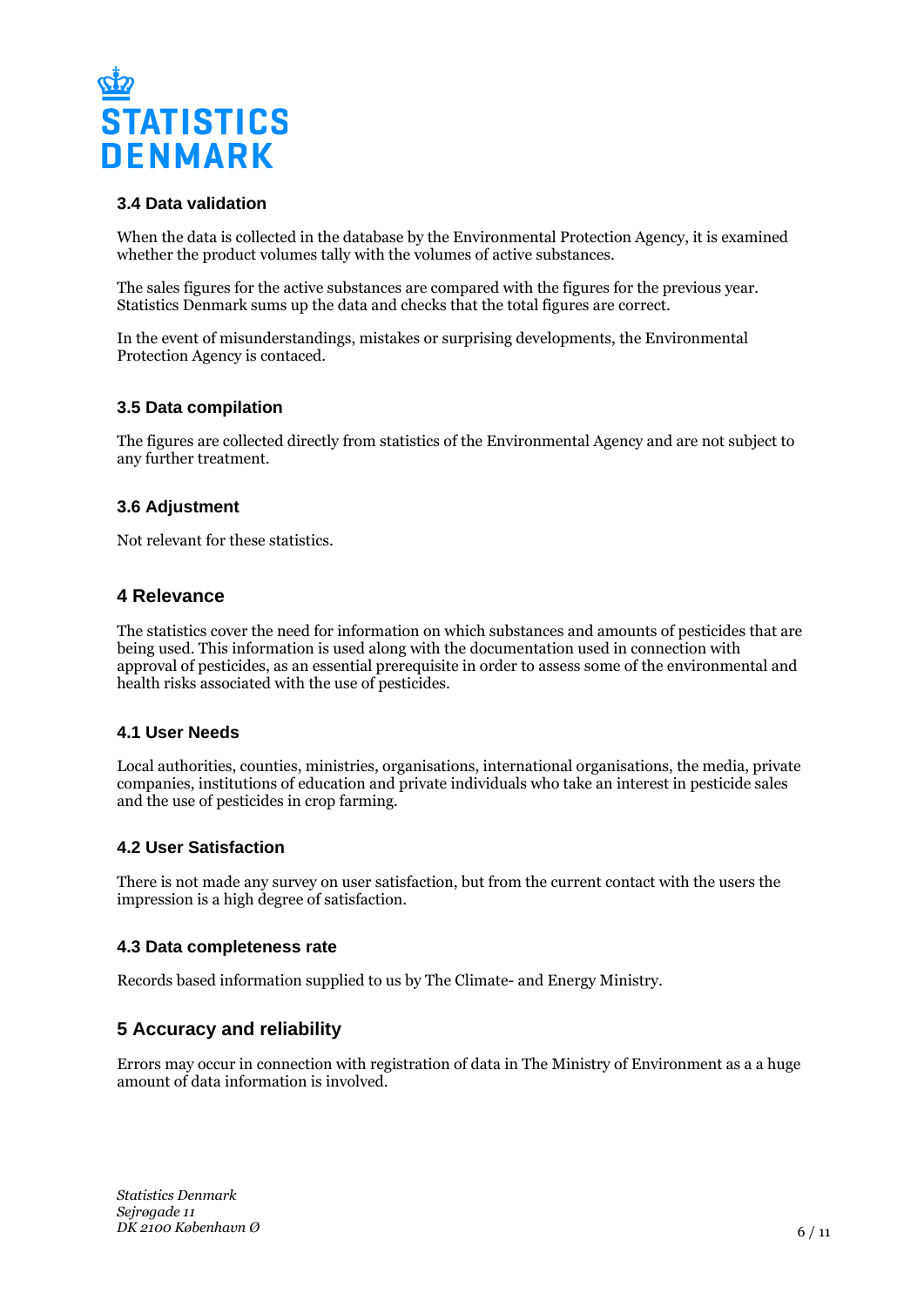

## **5.1 Overall accuracy**

The technical quality of the statistics is very high, among other things because the statistics cover the total area and there is a very high response rate. When the data are collected in the database by the Environmental Protection Agency, they are examined to check whether the product volumes tally with the volumes of active substances. The sales figures for the active substances are compared with the figures for the previous year. Statistics Denmark sums up the data and checks that the total figures are correct. In the event of misunderstandings or mistakes or surprising developments, contact is made with the Environmental Protection Agency.

## **5.2 Sampling error**

Not relevant for these statistics.

## **5.3 Non-sampling error**

There is a small coverage mistake as pesticides used outside the agricultural sector is not included.

## **5.4 Quality management**

Statistics Denmark follows the recommendations on organisation and management of quality given in the Code of Practice for European Statistics (CoP) and the implementation guidelines given in the Quality Assurance Framework of the European Statistical System (QAF). A Working Group on Quality and a central quality assurance function have been established to continuously carry through control of products and processes.

## **5.5 Quality assurance**

Statistics Denmark follows the principles in the Code of Practice for European Statistics (CoP) and uses the Quality Assurance Framework of the European Statistical System (QAF) for the implementation of the principles. This involves continuous decentralized and central control of products and processes based on documentation following international standards. The central quality assurance function reports to the Working Group on Quality. Reports include suggestions for improvement that are assessed, decided and subsequently implemented.

## **5.6 Quality assessment**

Data collected by another agency, and it is therefore difficult to come up with an accurate assesment of the statistics overall quality. However, validity is checked using other sources for comparison, and consequently it is estimated to be of reasonable quality.

## **5.7 Data revision - policy**

Statistics Denmark revises published figures in accordance with the [Revision Policy for Statistics](https://www.dst.dk/en/OmDS/strategi-og-kvalitet/revisionspolitik.aspx)  [Denmark.](https://www.dst.dk/en/OmDS/strategi-og-kvalitet/revisionspolitik.aspx) The common procedures and principles of the Revision Policy are for some statistics supplemented by a specific revision practice.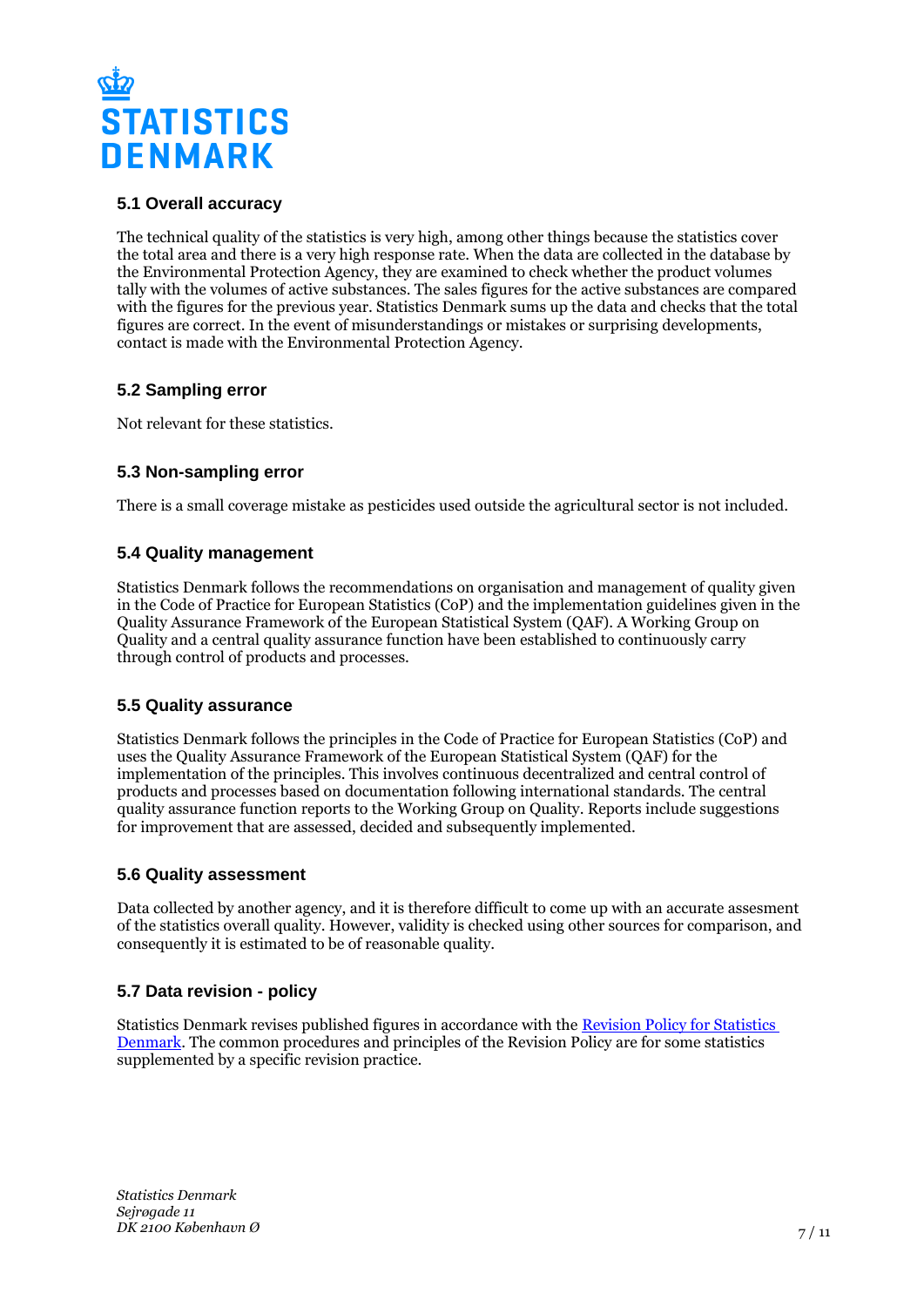

#### **5.8 Data revision practice**

No provisional statistics are published. The pesticide statistics from the Danish Plant Protection Agency are published at the end of February and at the beginning of March. The statistics only include sales from members. According to the Danish Crop Protection Association the pesticide statistics include 95 per cent of sales. If these data were to be used to publish provisional statistics, it would be necessary to make an enumeration of the last 5 per cent of sales.

# **6 Timeliness and punctuality**

The statistics are published no later than the year after the end of the reference period. The statistics are published without delay in relation to scheduled release times.

#### **6.1 Timeliness and time lag - final results**

Annually. The statistics was published within two weeks of Statistics Denmark receiving data from the Danish Environmental Protection Agency.

#### **6.2 Punctuality**

The statistics are published without delay in relation to scheduled release times.

# **7 Comparability**

The Danish Crop Protection Association also collects data about sales of pesticides. However, the material is not suitable for use in connection with the compilation of pesticide statistics as the association only has nineteen members. The statistics can give a rough idea about developments. The statistics are published earlier than data are received from the Danish Environmental Protection Agency.

## **7.1 Comparability - geographical**

No or poor comparison with international statistics.

## **7.2 Comparability over time**

The Environmental Protection Agency evaluates and approves the pesticides. In the light of new information some pesticides can be phased out. Some substances which used to be characterised as active substances can now be characterised as adhesive substances. Therefore, data break may be seen.

## **7.3 Coherence - cross domain**

The Danish Crop Protection Association also collects data about sales of pesticides. However, the material is not suitable for use in connection with the compilation of pesticide statistics as the association only has nineteen members. The statistics can give a rough idea about developments. The statistics are published earlier than data are received from the Danish Environmental Protection Agency.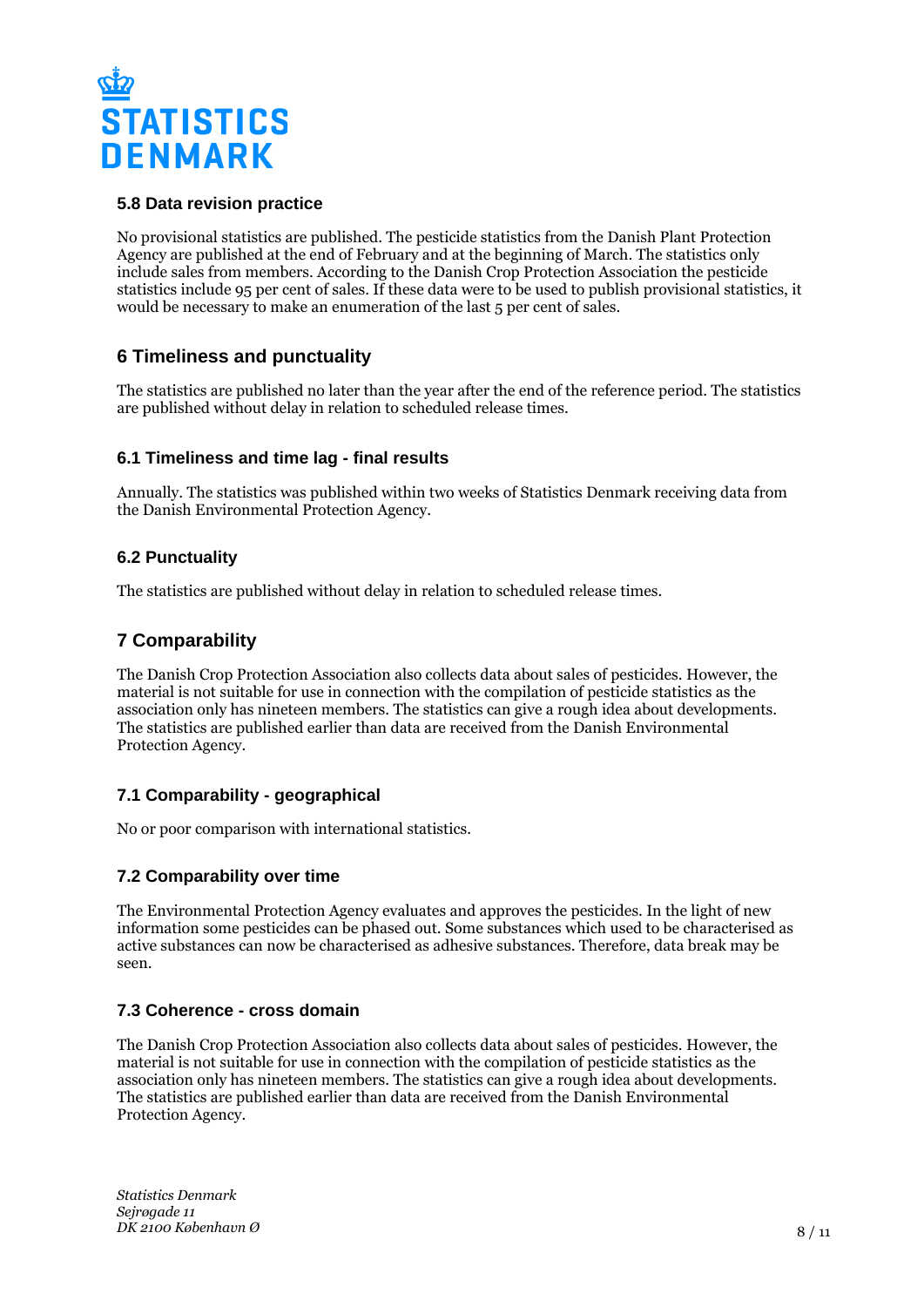

# **7.4 Coherence - internal**

Not relevant for these statistics.

# **8 Accessibility and clarity**

The statistics are published in StatBank Denmark under the topic [Raw materials and auxiliaries](http://www.statbank.dk/10475) in the tables **PEST1** and [PEST2](http://www.Statbank.dk/PEST2).

#### **8.1 Release calendar**

The publication date appears in the release calendar. The date is confirmed in the weeks before.

#### **8.2 Release calendar access**

The Release Calender can be accessed on our English website: [Release Calender.](https://www.dst.dk/en/Statistik/offentliggoerelser.aspx)

#### **8.3 User access**

Statistics are always published at 8:00 a.m. at the day announced in the release calendar. No one outside of Statistics Denmark can access the statistics before they are published.

#### **8.4 News release**

There is no separate news release for this statistic.

#### **8.5 Publications**

The statistics are published online only, not in publications.

#### **8.6 On-line database**

The statistics are published in the StatBank under the subject [Intermediate Goods](http://www.statbank.dk/10475) in the following tables:

- [PEST1:](http://www.statbank.dk/PEST1) Sales of pesticides used in the agriculture and treatment frequency by group of pesticide, unit of measurement and time
- **[PEST2:](http://www.statbank.dk/PEST2)** Total pesticides sale by type of pesticide, unit of measurement and time

#### **8.7 Micro-data access**

Statistics Denmark does not possess micro data.

## **8.8 Other**

The homepage of the Environmental Protection Agency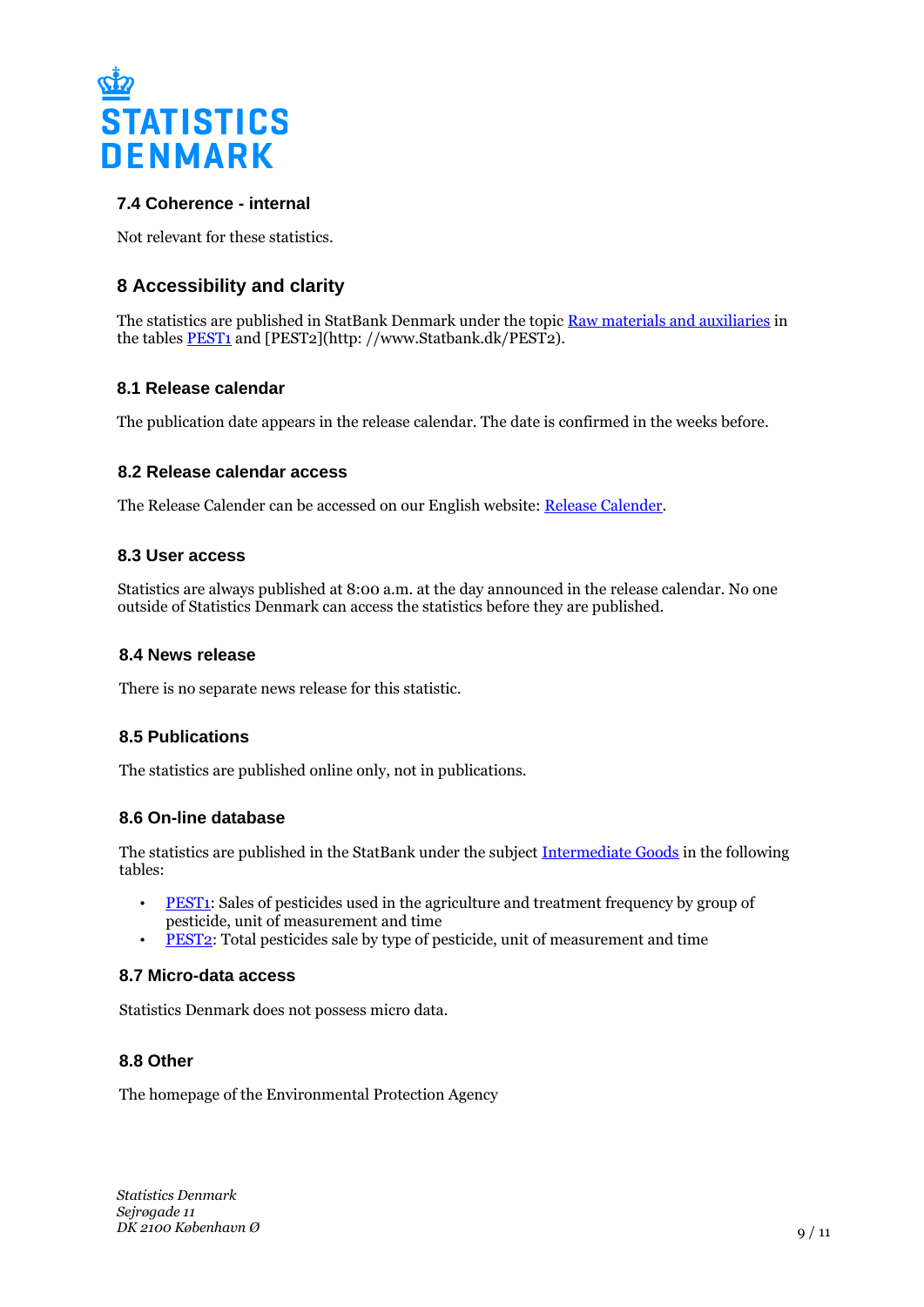

# **8.9 Confidentiality - policy**

[Datafortrolighedspolitik](https://www.dst.dk/ext/292786082/0/formid/Datafortrolighedspolitik-i-Danmarks-Statistik--pdf) i Danmarks Statistik.

## **8.10 Confidentiality - data treatment**

The statistics are published at a level that does not require discretion.

## **8.11 Documentation on methodology**

The documentation is stored in an internal Word document.

#### **8.12 Quality documentation**

Results from the quality evaluation of products and selected processes are available in detail for each statistics and in summary reports for the Working Group on Quality.

# **9 Contact**

The administrative placement of this statistic is in the division of Food Industries. The person responsible is Karsten Larsen , tel. +45 3917 3378, e-mail: kkl@dst.dk

#### **9.1 Contact organisation**

Statistics Denmark

## **9.2 Contact organisation unit**

Food Industries, Business Statistics

#### **9.3 Contact name**

Karsten Larsen

#### **9.4 Contact person function**

Responsible for the statistics

## **9.5 Contact mail address**

Sejrøgade 11, 2100 Copenhagen

#### **9.6 Contact email address**

kkl@dst.dk